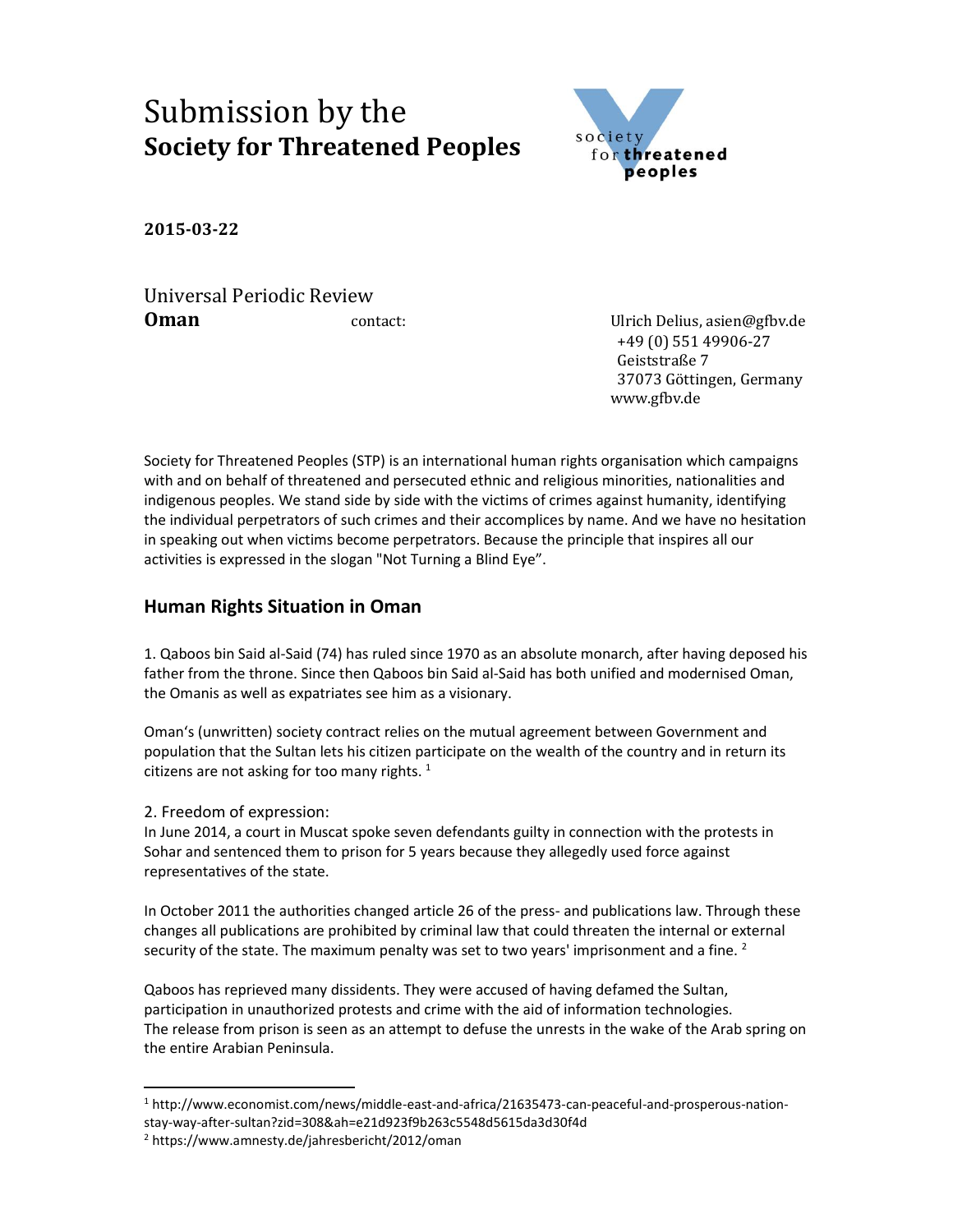According to activists at least 50 dissidents have been sentenced to prison terms of up to 18 months alone in the last year. $3$ 

Qaboos does not tolerate criticism and his citizens have very few rights. They cannot hold a public meeting without the government's approval. Anyone who wants to set up a non-governmental organisation of any kind needs a licence. To get it, they have to demonstrate that the organisation is "for legitimate objectives" and not "inimical to the social order". On average, that takes two years – assuming permission is granted at all.

Oman's ruler limited the right to freedom of assembly, even using force to break up peaceful demonstrations, and arresting individuals. Article 26 punishes "any person who sends, by means of telecommunications system, a message that violates public order or public morals".

In 2012 the Gulf Cooperation Council (GCC), revised and re-signed its security cooperation agreement. This enables each state party to take legal action against its citizens or other GCC citizens when they are judged to have interfered in the internal affairs of any GCC state.

Both the US and the UK provide economic and military aid to the Sultanate, without questioning and/or criticizing Oman's human rights abuse in 2013. <sup>4</sup>

#### 3. The coexistence of Religions:

Oman is the only country where the ibadi islam represent the majority of the population. The ibadi school of law is neither Sunni nor Shia and an important sign is its tolerance and openness towards other religions.

In Oman live a variety of followers of different religions – Jews, Christians, Hindus and other small religious minorities. Especially in the cities there are Christian churches and temples for Hindus and Buddhists. Regardless of the community, missionary activities are strictly prohibited.  $5$ 

### 4. Ethnic and religious minorities:

Muslims (majority are Ibadis, Sunni and Shia are the minority) 85,9%, Christs 6,5%, Hindus 5,5%, Buddhists 0,8%, Jews <.1, other 1%, not assigned 0.2%

Ethnic groups: Arabs, Baluchis, South Asiens (Indians, Pakistanis, Sri lankis, Bangladeshis), Africans*. 6*  Current status of minorities and indigenous peoples: Arabs, Baluchis, Swahili, Bedouins and migrants who came as guest workers, live together in peace.<sup>7</sup>

5. Christians in Oman:

There are 35.000 Christians living in Oman. But especially the situation for Christian converts with a Muslim background is difficult: they are persecuted in various areas of life by the society and even within their families. Although there have not been any violent cases documented during the reporting period.<sup>8</sup>

<sup>&</sup>lt;sup>3</sup> https://www.unwatched.org/20130328 Meinungsfreiheit Aktivisten im Oman begnadigt

<sup>4</sup> http://www.hrw.org/world-report/2014/country-chapters/oman

<sup>5</sup> http://www.oman.de/oman-landeskunde/religion-islam/religioese-toleranz/

<sup>6</sup> https://www.cia.gov/library/publications/the-world-factbook/geos/mu.html

<sup>7</sup> http://www.refworld.org/docid/4954ce3a22.html

<sup>8</sup> https://www.opendoors.de/verfolgung/laenderprofile/oman/